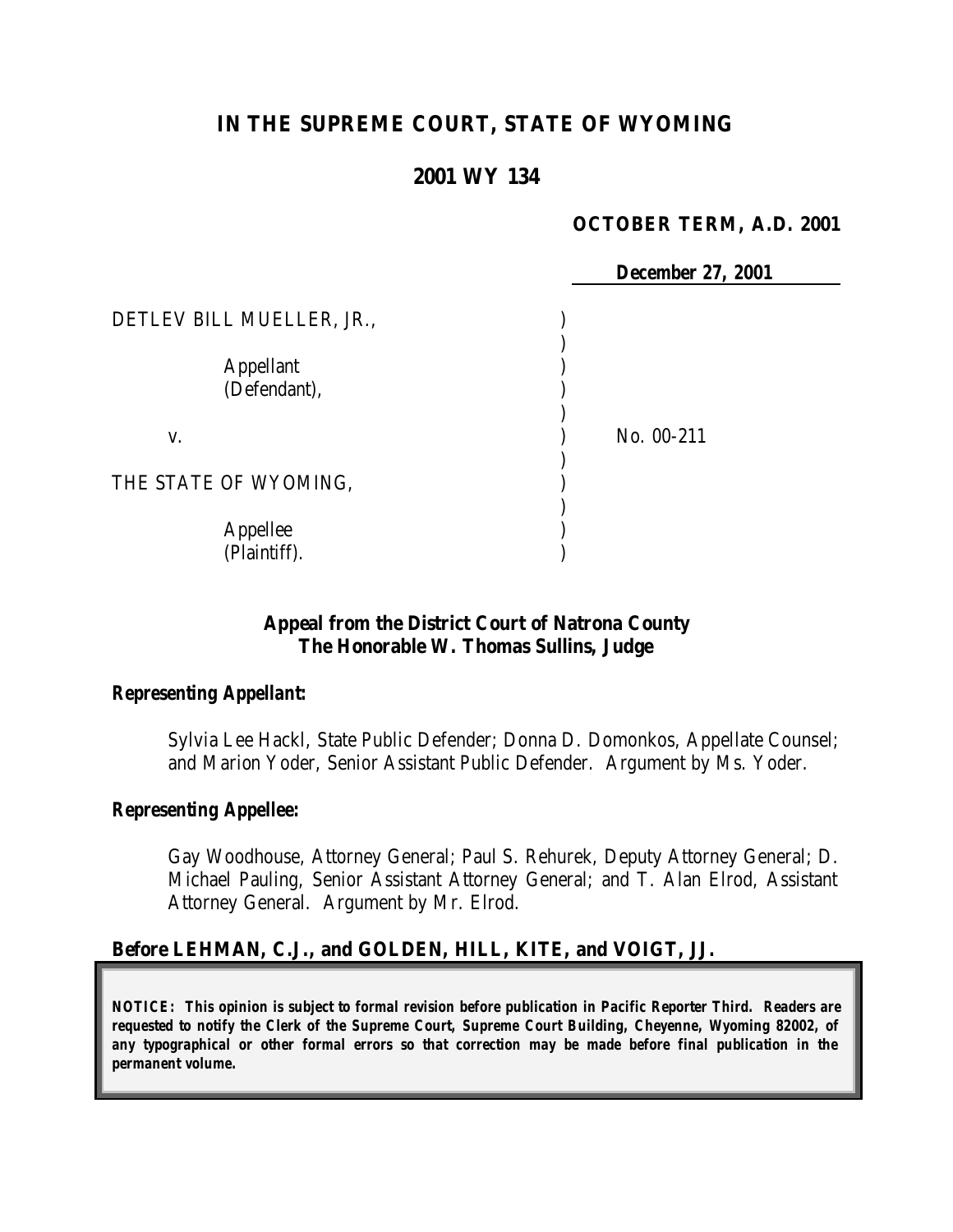#### **HILL, Justice.**

[¶1] Appellant, Detlev Bill Mueller (Mueller), was found guilty by a jury of two counts of felony interference with a police officer.<sup>1</sup> The district court entered judgment and sentence on that verdict imposing two consecutive sentences of 42–60 months of imprisonment. Mueller appeals from the district court's judgment and sentence contending that the district court erred in refusing to give lesser-included offense instructions offered by him, that there was insufficient evidence of the crimes charged, and that the prosecutor engaged in misconduct during closing argument.

[¶2] We will reverse and remand to the district court for further proceedings consistent with this opinion.

#### **ISSUES**

[¶3] Mueller raises these issues:

I. Did the trial court error [*sic*] in refusing to instruct on one or both lesser included offenses?

II. Was there sufficient evidence of Appellant's violation of each element of W.S. § 6-5-204(b)?

#### **§ 6-5-204. Interference with peace officer; disarming peace officer; penalties.**

(a) A person commits a misdemeanor punishable by imprisonment for not more than one (1) year, a fine of not more than one thousand dollars (\$1,000.00), or both, if he knowingly obstructs, impedes or interferes with or resists arrest by a peace officer while engaged in the lawful performance of his official duties.

(b) A person who intentionally and knowingly causes or attempts to cause bodily injury to a peace officer engaged in the lawful performance of his official duties is guilty of a felony punishable by imprisonment for not more than ten (10) years.

(c) A person who intentionally and knowingly disarms a peace officer of his firearm while that peace officer is engaged in the lawful performance of his official duties is guilty of a felony punishable by imprisonment for not more than five (5) years.

 <sup>1</sup> Wyo. Stat. Ann. § 6-5-204 (LexisNexis 2001) states: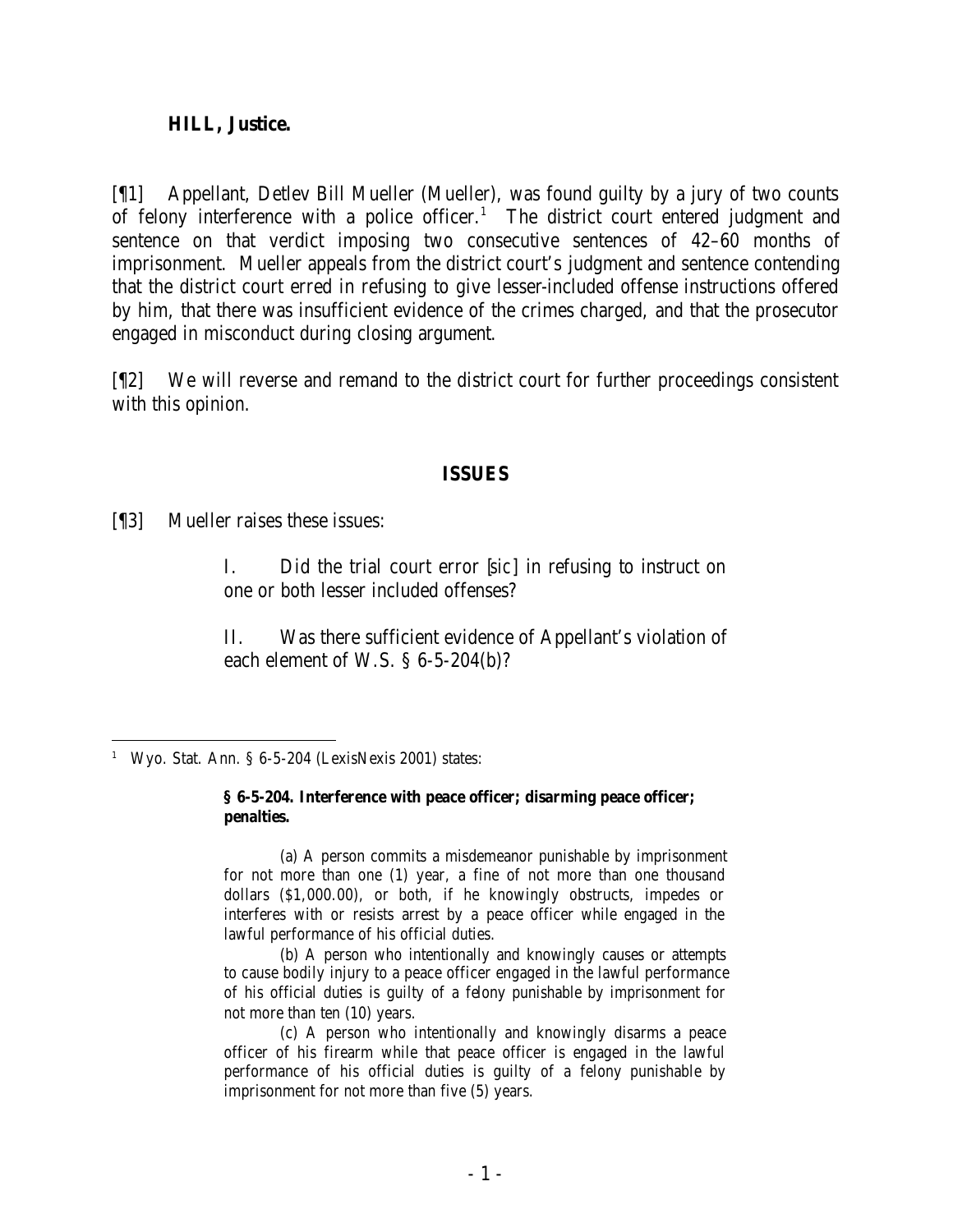III. Was it proper for the prosecutor to misstate some of the evidence and the law on probable cause and unfairly comment upon the credibility of witnesses to the jury?

The State rephrases the issues thus:

I. Did the district court properly refuse Appellant's request for lesser-included offense jury instructions?

II. Are Appellant's convictions supported by sufficient evidence?

III. Has Appellant suffered any prejudice where the State's comments in closing argument were within the bounds of permissible argument and posed no substantial risk of a miscarriage of justice?

### **FACTS**

[¶4] The issues to be decided in this case are best understood if we begin our recitation of the operative facts with an acknowledgment that Mueller was, in some ways, a victim of mistaken identity. In addition, many facts are included here that relate primarily to our review of Mueller's claim that the evidence was insufficient to support his convictions and, hence, are presented in a light most favorable to the State (that standard does not apply to the issue of whether lesser-included offense instructions should have been given). At about 4:00 p.m. on September 10, 1999, Mueller was standing in the parking lot of the Yellowstone Motel in Casper when two police officers, clad in t-shirts and jeans and operating undercover so as to more readily fit into the drug culture, drove up, jumped out of their unmarked car, pointed their guns at Mueller and his companion, identified themselves as police officers, and told Mueller to get on the ground. Mueller's response was to say "f--- you" and attempt to get away from the two men. After a struggle, the policemen eventually subdued Mueller. All of this occurred in about a minute or two.

[¶5] Now, we must reverse field to explain how Mueller ended up where he did. At the time of their encounter with Mueller, the policemen were looking for a man named Steve Spurlin (Spurlin). As part of an undercover drug operation, the police had identified Spurlin as a potential drug dealer. On September 2, 1999, a confidential informant had purchased methamphetamine from Spurlin and a woman named Altina Crenshaw (Crenshaw). On September 3, 1999, the police searched Spurlin's trailer (where the drug buy was made) and, amongst other things, seized methamphetamine. Crenshaw "cooperated" with the police in several unsuccessful drug buys, and also told police that Spurlin was involved with a woman named Allyson Burkey (Burkey). Another informant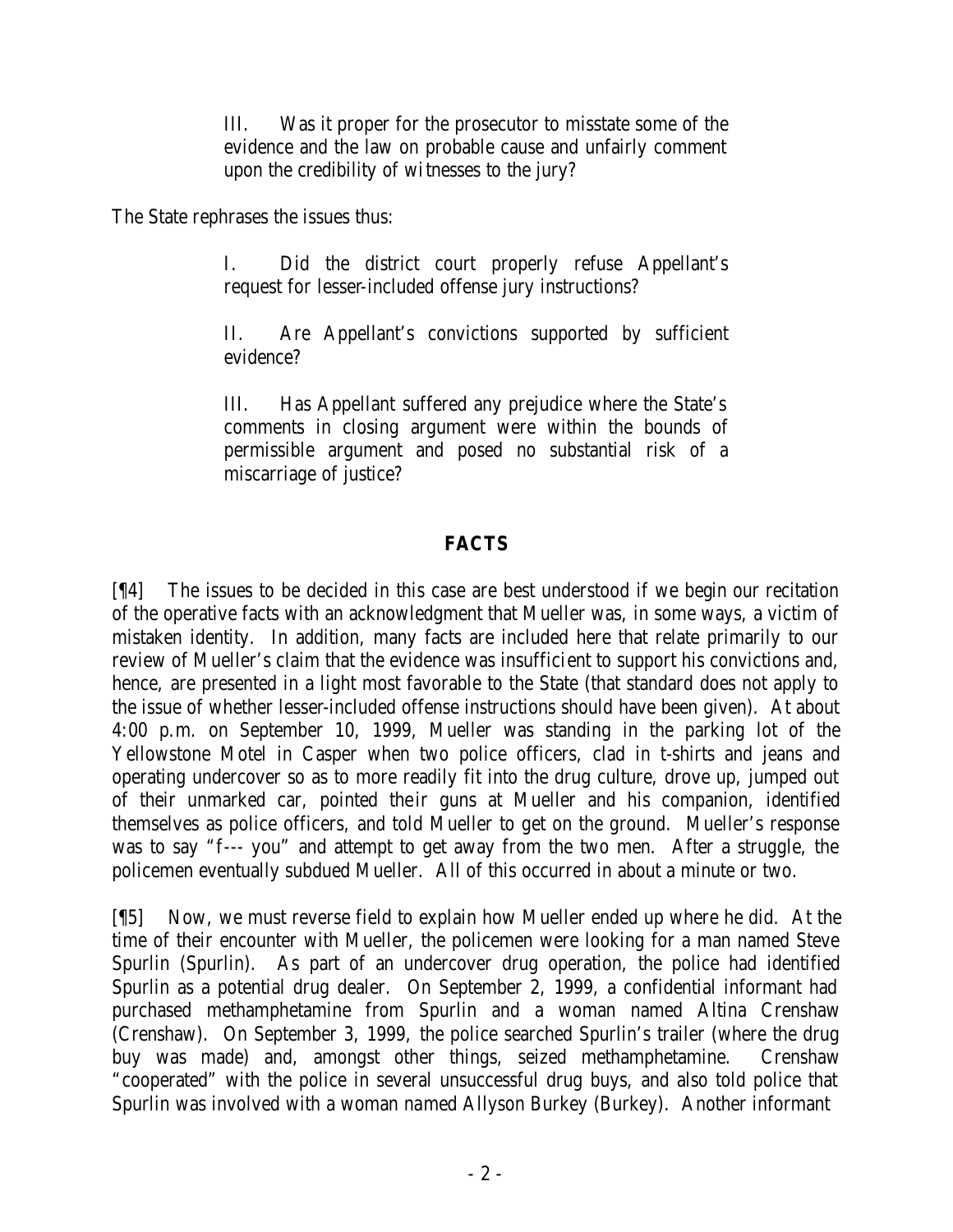told the police that Spurlin might have a gun, and the police considered him to be dangerous.

[¶6] The policemen had never really seen Spurlin up close, and they did not know what he looked like. On the date of Mueller's interaction with the policemen, they had decided to seek out Spurlin by trying to find Burkey. They also did not know what Burkey looked like, but they knew that she drove a blue Buell motorcycle and that Spurlin had received a call from the Yellowstone Motel, as the call was listed on his caller ID during the search of his trailer. With this information in hand, they drove by the Yellowstone Motel and spotted a blue Buell motorcycle parked outside one of the rooms.<sup>2</sup> Initially, they knocked on the door of the room, in front of which the motorcycle appeared to be parked, but there was no answer to their knock and, indeed, that was not the room that Burkey was in. The policemen then went to the motel office and attempted to find out what room Burkey was in, but the clerk would not give out that information (and Burkey was registered under an alias so the clerk did not recognize the name Burkey).<sup>3</sup> However, as they were leaving the motel office, a woman came out of a room near where the motorcycle was parked and got onto it. Mueller followed close behind and kissed<sup>4</sup> Burkey. The policemen were "pretty sure" Mueller was Spurlin.<sup>5</sup> The policemen did not plan on arresting Spurlin but rather were "checking it out." The policemen drove up at a high rate of speed in their car, so as to block Burkey's motorcycle, jumped out of their car, and "yelled rather loudly, so there's no mistake, police, get down on the ground." According to the policemen, one officer was showing his badge and the other was not. The policemen repeated the command to get down on the ground several times, but Mueller did not comply: "Mr. Mueller just, he kind of scowled, he frowned like he was angry, and he started backing up and I remember him saying, why." One of the policemen testified that he determined that Mueller was not armed, that he did not fear that they were going to be seriously injured by Mueller, and so he did not use his firearm. As noted earlier, in the attempt to have "contact" or "check out" the situation with Spurlin, the policemen ordered Mueller to the ground. When Mueller did not obey, they attempted to subdue him, and in that attempt Mueller first struck one policeman and then the other. Mueller was charged with two

 <sup>2</sup> The record strongly suggests that at the time of the encounter with Mueller, the only thing the police knew for sure was that they recognized the blue motorcycle.

<sup>3</sup> Painting in rather broad strokes, the police indicated they did not identify themselves as police officers because some motel clerks are given to tipping off criminals in some instances.

<sup>4</sup> This is significant because the police viewed Burkey as Spurlin's "girl." As it turns out, Burkey was married and continues to be married to her husband, and she did have relationships with Spurlin and with Mueller. The prosecution made much use of Burkey's lifestyle in attacking her credibility.

<sup>5</sup> Again, painting in rather broad strokes, the police conceded that Mueller looked only vaguely similar to Spurlin (though they both fit a rather broad general description of a white male, with brown hair, five feet seven inches, 165 pounds), but in their view, the individual they saw was most likely Spurlin attempting to conceal his identity.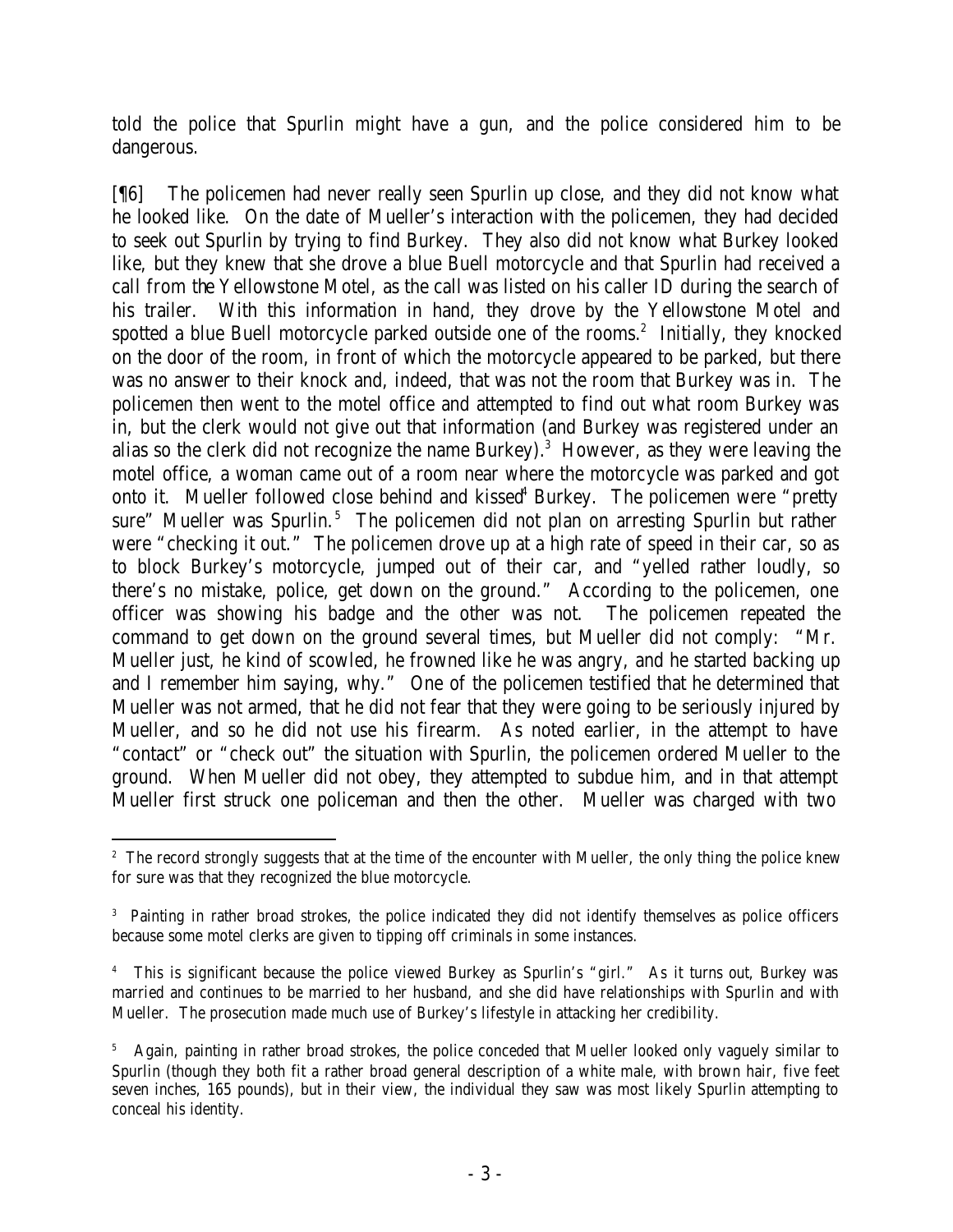counts of felony level resisting arrest. One policeman was struck on the head, and it caused him pain, a "headache," and the other was struck in the jaw, and he also testified that the blow caused his jaw to be sore for that evening and the next day.

[¶7] There were no direct eyewitnesses to the events described above other than the two policemen, and Mueller and Burkey. Mueller did not testify, and Burkey's testimony was equivocal about whether the policemen had identified themselves as policemen. The clerk at the motel witnessed portions of the episode. She missed a portion of what happened because she called 911 to report what she thought was an attempt by the policemen (whom she did not know were policemen) to rob Burkey and Mueller. Indeed, police and firemen responded to the call and arrived very shortly after Mueller was subdued. The motel clerk did not see the policemen show badges, did not hear them identify themselves as policemen, and did not see Mueller strike either policeman, though she conceded that she might not have been able to hear or see all that went on from her vantage point.

### **DISCUSSION**

## **Lesser-Included Offense of Resisting Arrest (Misdemeanor)**

[¶8] The pivotal issue in this case is whether the district court erred in refusing to give a lesser-included offense instruction with respect to misdemeanor resisting arrest. We include the pertinent statute for the sake of convenience:

## **§ 6-5-204. Interference with peace officer; disarming peace officer; penalties**

(a) A person commits a misdemeanor punishable by imprisonment for not more than one (1) year, a fine of not more than one thousand dollars (\$1,000.00), or both, if he knowingly obstructs, impedes or interferes with or resists arrest by a peace officer while engaged in the lawful performance of his official duties.

(b) A person who intentionally and knowingly causes or attempts to cause bodily injury to a peace officer engaged in the lawful performance of his official duties is guilty of a felony punishable by imprisonment for not more than ten (10) years.

Wyo. Stat. Ann. § 6-5-204 (a) and (b) (LexisNexis 2001).

[¶9] The applicable standard of review is well-established: Jury instructions should inform the jurors concerning the applicable law so that they can apply that law to their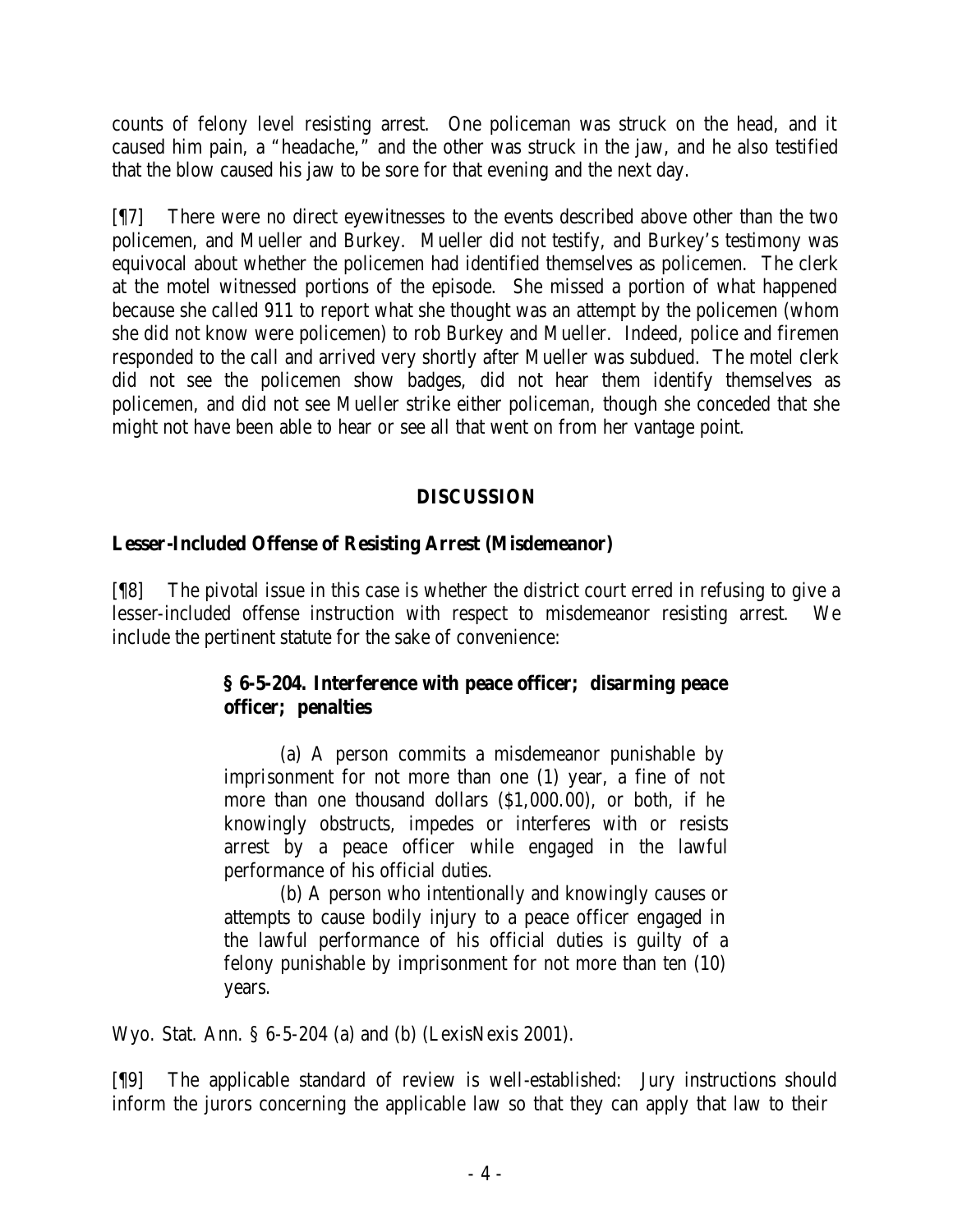findings with respect to the material facts, instructions should be written with the particular facts and legal theories of each case in mind and often differ from case to case since any one of several instructional options may be legally correct, a failure to give an instruction on an essential element of a criminal offense is fundamental error, as is a confusing or misleading instruction, and the test of whether a jury has been properly instructed on the necessary elements of a crime is whether the instructions leave no doubt as to the circumstances under which the crime can be found to have been committed. *Schmidt v. State*, 2001 WY 73, ¶23, 29 P.3d 76, ¶23 (Wyo. 2001); *Metzger v. State*, 4 P.3d 901, 908 (Wyo. 2000). With specific regard to lesser-included offense instructions, we recently held that a trial court must first determine if all the elements of the lesser offense are included within the greater. If that is the case and there is some evidence that would rationally permit the jury to find the accused guilty of the lesser and not the greater offense, the instruction should be given. *Sanders v. State*, 7 P.3d 891, 894 (Wyo. 2000) (citing *State v. Keffer*, 860 P.2d 1118, 1140, (Wyo. 1993) (Cardine, J., concurring)). The test is more fully expressed in this five-step analytic process: (1) a proper request for the instruction is made; (2) the elements of the lesser-included offense are identical to part of the elements of the greater offense; (3) there is some evidence that would justify conviction of the lesserincluded offense; (4) the proof on the element or elements differentiating the two crimes is sufficiently in dispute that the jury may consistently find the defendant innocent of the greater and guilty of the lesser-included offense; and (5) mutuality exists such that the lesser-included charge can be demanded by either the prosecution or the defense. When all five parts of this test are met, and the lesser-included offense instruction is not given, the trial court commits reversible error. *Eatherton v. State*, 761 P.2d 91, 94-95 (Wyo. 1988). Indeed, a trial court may, and sometimes should, give such an instruction without request from either party. *State v. Keffer*, 860 P.2d 1118, 1134-35 (Wyo. 1993).

[¶10] With respect to part one of the test, an instruction was requested. Mueller asked that the trial court give an instruction along the lines of the applicable Wyoming Criminal Pattern Jury Instruction 52.04A (and *see* W.Cr.P.J.I. 1.08):

> The elements of the crime of Interference with a Peace Officer, as charged in this case, are:

> > 1. On or about the \_\_\_\_\_ day of \_\_\_\_\_, 199\_ [*sic*]

2. In \_\_\_\_\_\_\_\_\_\_\_\_ County, Wyoming

3. The Defendant

4. [Knowingly obstructed, impeded or interfered with] [Resisted arrest by] a peace officer

5. While that peace officer was engaged in the lawful performance of his official duties.

If you find from your consideration of all the evidence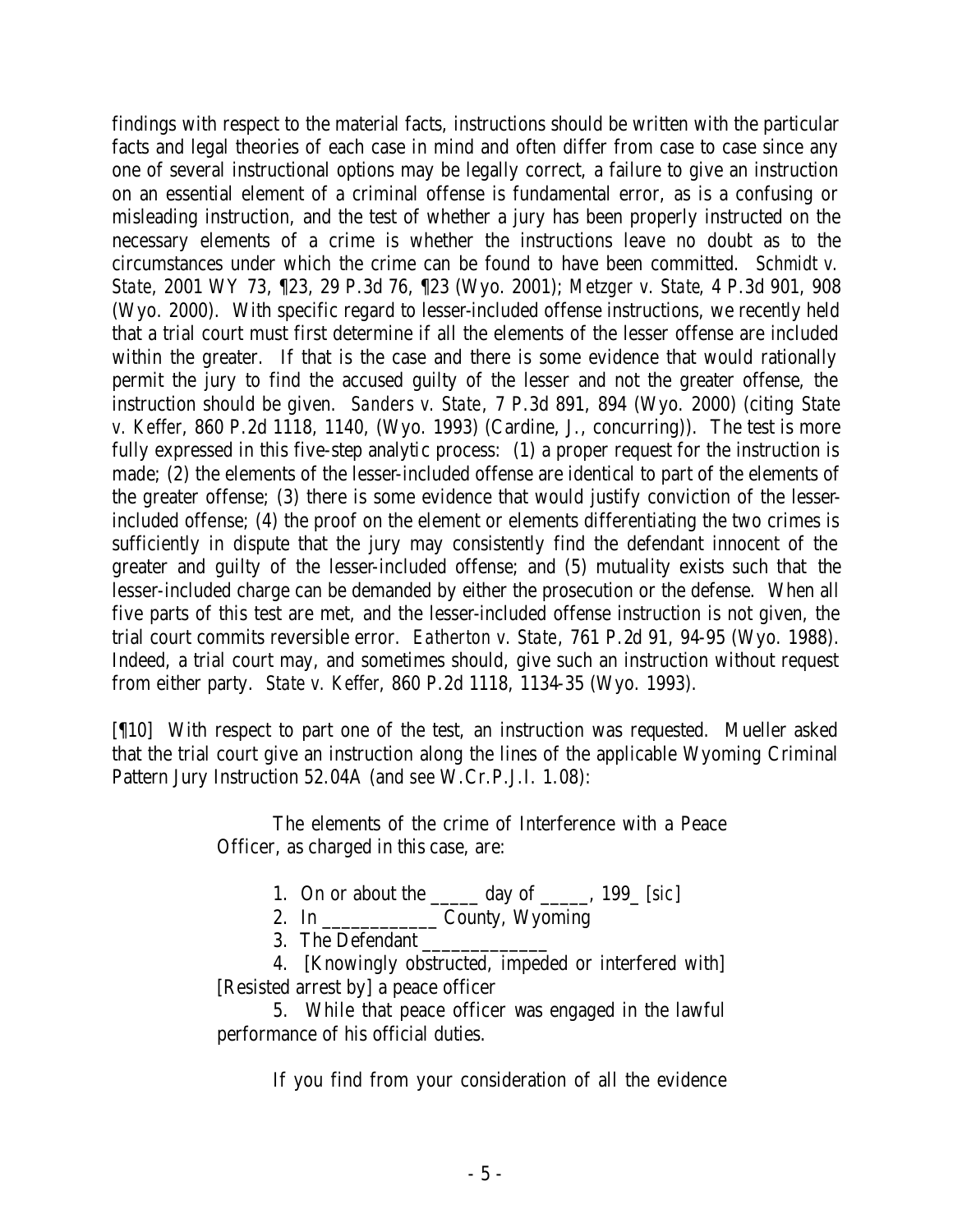that each of these elements has been proved beyond a reasonable doubt, then you should find the defendant guilty.

If, on the other hand, you find from your consideration of all the evidence that any of these elements has not been proved beyond a reasonable doubt, then you should find the defendant not guilty.

[¶11] The language of the instruction submitted to the trial court provided:

The elements of the crime of resisting arrest, a lesser included offense of interference with a Peace officer, as charged in this case are:

1. On or about the  $10^{th}$  day of September, 1999

- 2. In Natrona County, Wyoming
- 3. The Defendant, Bill Mueller
- 4. Resisted arrest by a peace officer

5. While that peace officer was engaged in the lawful performance of his official duties.

If you find from your consideration of all the evidence that each of these elements has been proved beyond a reasonable doubt, then you should find the defendant guilty.

If, on the other hand, you find from your consideration of all the evidence that any of these elements has not been proved beyond a reasonable doubt, then you should find the defendant not guilty.

[¶12] With respect to part two of the test, elements 1, 2, 3, and 5 of the lesser-included offense are identical to part of the elements of the greater offense. The instruction given the jury mirrors Wyoming Criminal Pattern Jury Instruction 52.04B:<sup>6</sup>

 The elements of the crime of Interference with a Peace officer, as charged in this case, are:

- 1. On or about the \_\_\_\_\_ day of \_\_\_\_\_\_\_\_\_ 199\_ [*sic*]
- 2. In \_\_\_\_\_\_\_\_\_\_ County, Wyoming
- 3. The Defendant,
- 4. Intentionally and knowing [caused] [attempted to cause] bodily injury to a peace officer

5. While that peace officer was engaged in the lawful performance of his official duties.

<sup>&</sup>lt;sup>6</sup> The pattern instruction is set out as follows: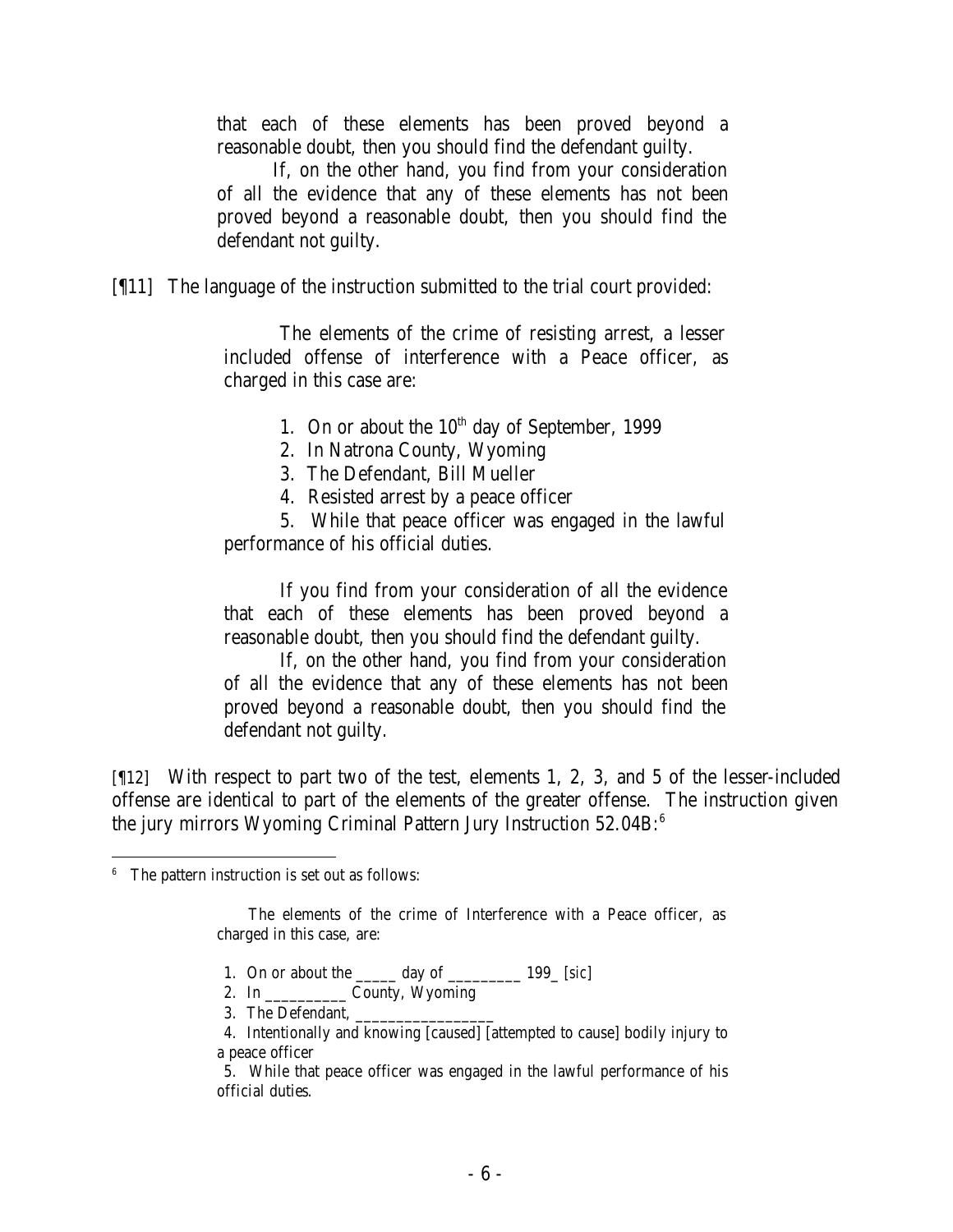The elements of the crime of Interference with a Peace Officer, as charged in I, are:

1. On or about the 10th day of September, 1999

2. In Natrona County, Wyoming

3. The Defendant, Detlev Bill Mueller, Jr.

4. Intentionally and knowingly caused or attempted to cause<sup>[7]</sup> bodily injury to a peace officer namely, Mark Sellers

5. While that peace officer was engaged in the lawful performance of his official duties.

If you find from your consideration of all the evidence that each of these elements has been proved beyond a reasonable doubt, then you should find the defendant guilty.

If, on the other hand, you find from your consideration of all the evidence that any of these elements has not been proved beyond a reasonable doubt, then you should find the defendant not guilty.

[¶13] The phrase, "bodily injury," set out in the fourth element is defined by statute and plays an important role in differentiating between the misdemeanor level of interference with a peace officer and the felony level of that same crime. As set out in Wyo. Stat. Ann. § 6-1-104(a)(i) (LexisNexis 2001), "'Bodily injury' means physical pain, illness or any impairment of physical condition." Here, that definition applies only to the extent that "physical pain" was inflicted on the policemen.

[¶14] As can be readily deduced from a side-by-side reading, the elements are identical except that the greater offense requires that the defendant is required to have intended to

 If, on the other hand, you find from your consideration of all the evidence that any of these elements has not been proved beyond a reasonable doubt, then you should find the defendant not guilty.

7 Although it is not raised as an issue, and it plays no part in our resolution of this case, we take note that the jury instruction given in this regard contained both the theory that injury was actually caused and that an attempt was made to cause it. It is evident from the pattern instruction set out above that generally the prosecution and the trial court must elect between the causing of injury and the attempt to cause injury. If no election is made, then the jury is presented with two alternate theories, and the attempt theory requires additional instructions defining what attempt means. W.Cr.P.J.I., Part 11

If you find from your consideration of all the evidence that each of these elements has been proved beyond a reasonable doubt, then you should find the defendant guilty.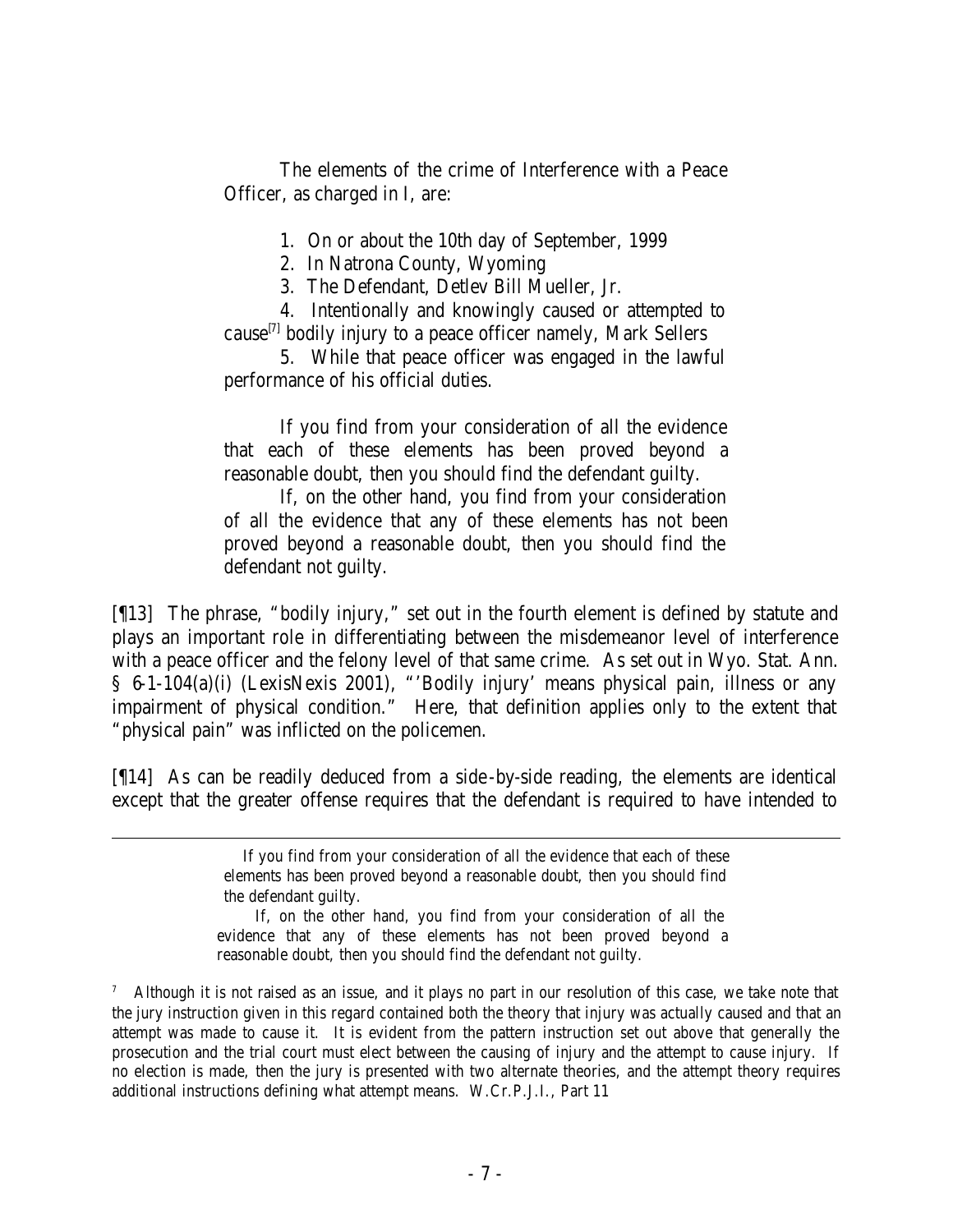inflict bodily injury on the peace officer (or to have attempted to do so), while the lesser offense only requires that the defendant has resisted the efforts of the peace officer to arrest him, without there having necessarily been an injury or an attempt to injure.

[¶15] With respect to part four of the test (the proof on the element or elements differentiating the two is sufficiently in dispute that the jury may consistently find the defendant innocent of the greater and guilty of the lesser-included offense), it is evident from the record that Mueller's view of the case was that he was assailed by two men who did not appear to be policemen, who did not identify themselves as policemen (or failed to make that sufficiently clear given an elapsed time of only 60 seconds), and that he had no intent to cause the policemen pain but rather reacted as many might, *i.e.*, attempting to flee two men pointing guns at him. Perhaps most importantly, both the motel clerk and Burkey testified that they did not see Mueller doing any "punching," and reasonable jurors might well conclude that injuries suffered by the policemen, as such, $<sup>8</sup>$  were the result of a brief</sup> melee in which Mueller resisted arrest, rather than the result of intentional and knowing action to injure the men who may or may not have promptly identified themselves as policemen. The evidence was sufficiently in dispute so that the fact-finder should have been empowered to make the differentiation, if one was to be made. *See Walter v. State*, 811 P.2d 716, 717-18 (Wyo. 1991).

[¶16] As to the fifth part of the test, clearly, there is mutuality, especially in the sense that if the prosecution had requested such an instruction, it would have been given. Indeed, the State, in its exercise of discretion, might only have charged Mueller with the misdemeanor offense.

[¶17] Our conclusion is that the trial court committed reversible error in failing to instruct the jury as to the lesser-included offense, and it is necessary that the matter be remanded to the district court for a new trial or other appropriate proceedings.

# **Lesser-Included Offense of Assault and Battery**

[¶18] Mueller also contends that a lesser-included offense instruction should have been given with respect to the offense of simple battery, as defined by Wyo. Stat. Ann. § 6-2- 501(b) (LexisNexis 2001):

# **§ 6-2-501. Simple assault; battery; penalties.**

 <sup>8</sup> Although it is not evident in the record, the presentence report indicates that neither police officer wanted to make a statement in their role as victims and that both "denied being hurt or requiring medical attention." Their testimony at trial with respect to pain was equivocal. When asked if they suffered, both responded in the affirmative but used the descriptive words "headache" and "sore jaw" which, in common parlance, may suggest something a level below "pain."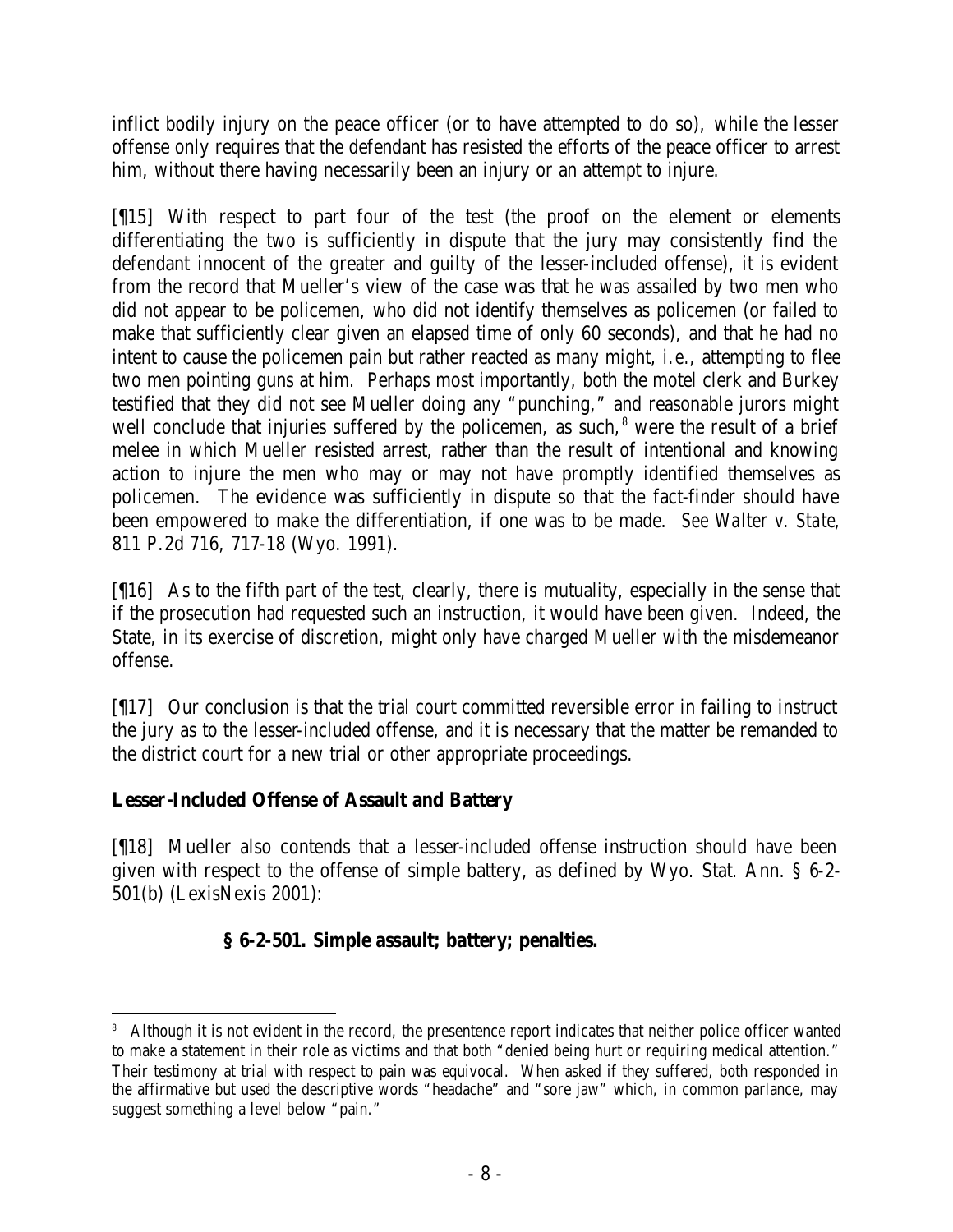(a) A person is guilty of simple assault if, having the present ability to do so, he unlawfully attempts to cause bodily injury to another.

(b) A person is guilty of battery if he unlawfully touches another in a rude, insolent or angry manner or intentionally, knowingly or recklessly causes bodily injury to another.

(c) Except as provided by subsection (e) of this section, simple assault is a misdemeanor punishable by a fine of not more than seven hundred fifty dollars (\$750.00).

(d) Except as provided by subsection (f) of this section, battery is a misdemeanor punishable by imprisonment for not more than six (6) months, a fine of not more than seven hundred fifty dollars (\$750.00), or both. Notwithstanding any other provision of law, the term of probation imposed by a judge under this subsection may exceed the maximum term of imprisonment established for the offense under this subsection provided the term of probation, together with any extension thereof, shall in no case exceed one (1) year.

(e) A household member as defined by W.S. 35- 21-102 who is convicted upon a plea of guilty or no contest or found guilty of simple assault against any other household member, after having been convicted upon a plea of guilty or no contest or found guilty of a violation of W.S. 6-2-501(a), (b), (e) or (f), 6-2-502, 6-2-503, 6-2-504 or other substantially similar law of this or any other state, tribe or territory against any other household member, is guilty of a misdemeanor punishable by imprisonment for not more than six (6) months, a fine of not more than seven hundred fifty dollars (\$750.00), or both.

(f) A household member as defined by W.S. 35- 21-102 who commits a second or subsequent battery against any other household member shall be punished as follows:

(i) A person convicted upon a plea of guilty or no contest or found guilty of a second offense under this subsection against any other household member, after having been convicted upon a plea of guilty or no contest or found guilty of a violation of W.S.  $6-2-501(a)$ , (b), (e) or (f),  $6-2-501(a)$ 502, 6-2-503, 6-2-504 or other substantially similar law of this or any other state, tribe or territory against any other household member within the previous five (5) years is guilty of a misdemeanor punishable by imprisonment for not more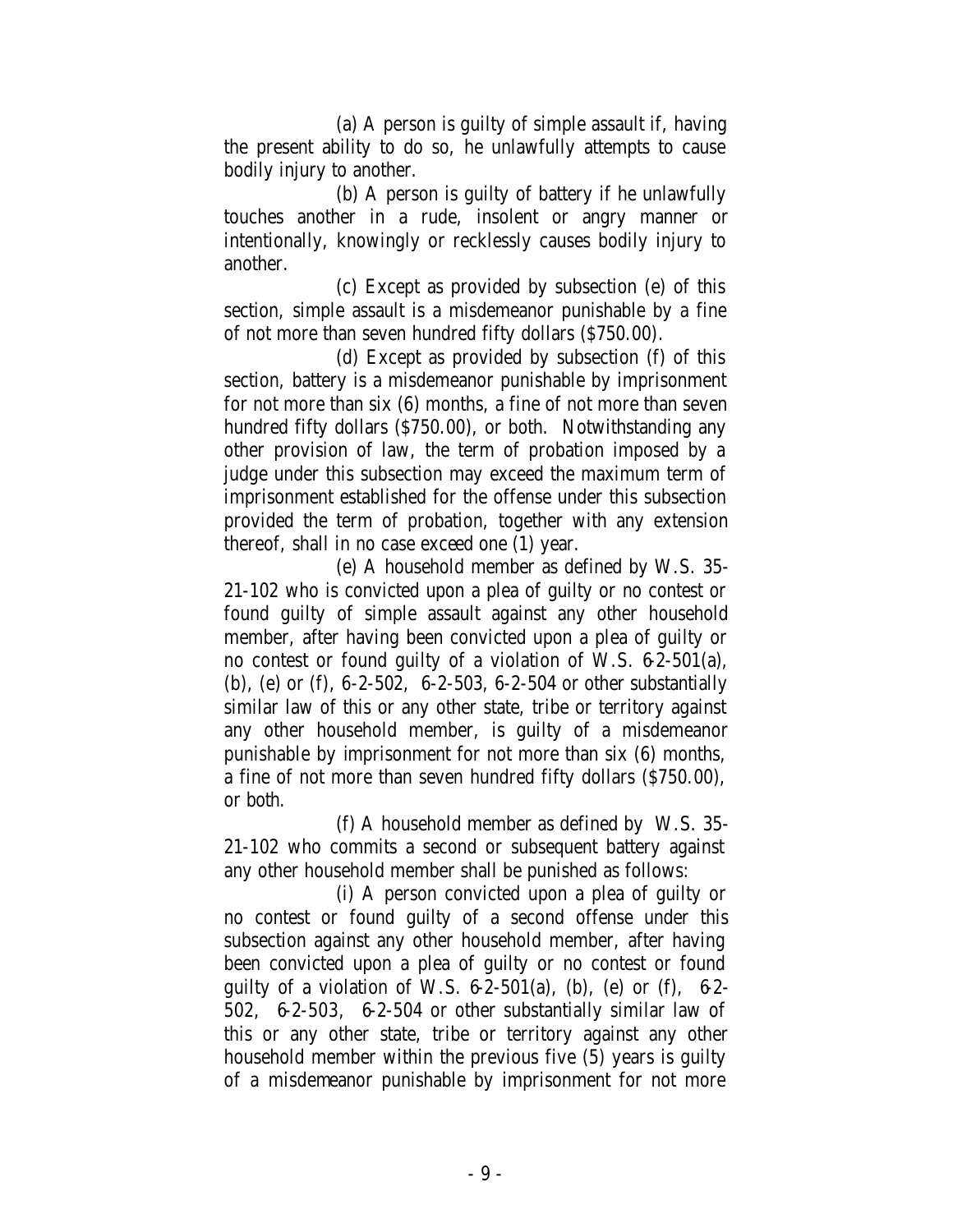than one (1) year, a fine of not more than one thousand dollars (\$1,000.00), or both;

(ii) A person convicted upon a plea of guilty or no contest or found guilty of a third or subsequent offense under this subsection against any other household member, after having been convicted upon a plea of guilty or no contest or found guilty of a violation of W.S. 6-2-501(a), (b), (e) or (f), 6-2-502, 6-2-503, 6-2-504 or other substantially similar law of this or any other state, tribe or territory against any other household member within the previous ten (10) years is guilty of a felony punishable by imprisonment for not more than two (2) years, a fine of not more than two thousand dollars (\$2,000.00), or both.

[¶19] Mueller offered this lesser-included offense instruction:

YOU ARE INSTRUCTED that the necessary elements of the lesser included offense of the crime of Battery are:

1. That on or about the  $10<sup>th</sup>$  day of September 1999,

2. In the County of Natrona, and State of Wyoming,

3. The Defendant, Bill Mueller

4. Intentionally, Knowingly, or Recklessly and unlawfully;

5. Caused bodily injury to another person.

If you find from your consideration of all the evidence that any of these elements has not been proven beyond a reasonable doubt, then you should find the Defendant not guilty.

If, on the other hand, you find from your consideration of all the evidence that each of these elements has been proven beyond a reasonable doubt, then you should find the Defendant guilty.

[¶20] Applying the test set out above, an instruction was offered, but a side-by-side comparison readily reveals that part two of the test is not met. The elements of the lesserincluded offense are identical to part of the elements of the greater offense. However, elements 4 and 5 do not require that the person be a peace officer, and we conclude that this difference is significant enough so that the identity factor is not met. The remaining elements are identical, but those relate only to non-substantive elements of the crime (date, place, and name of defendant). Another differentiating factor is that the battery statute appears in Chapter 2 of Title 6, which deals with the general subject of offenses against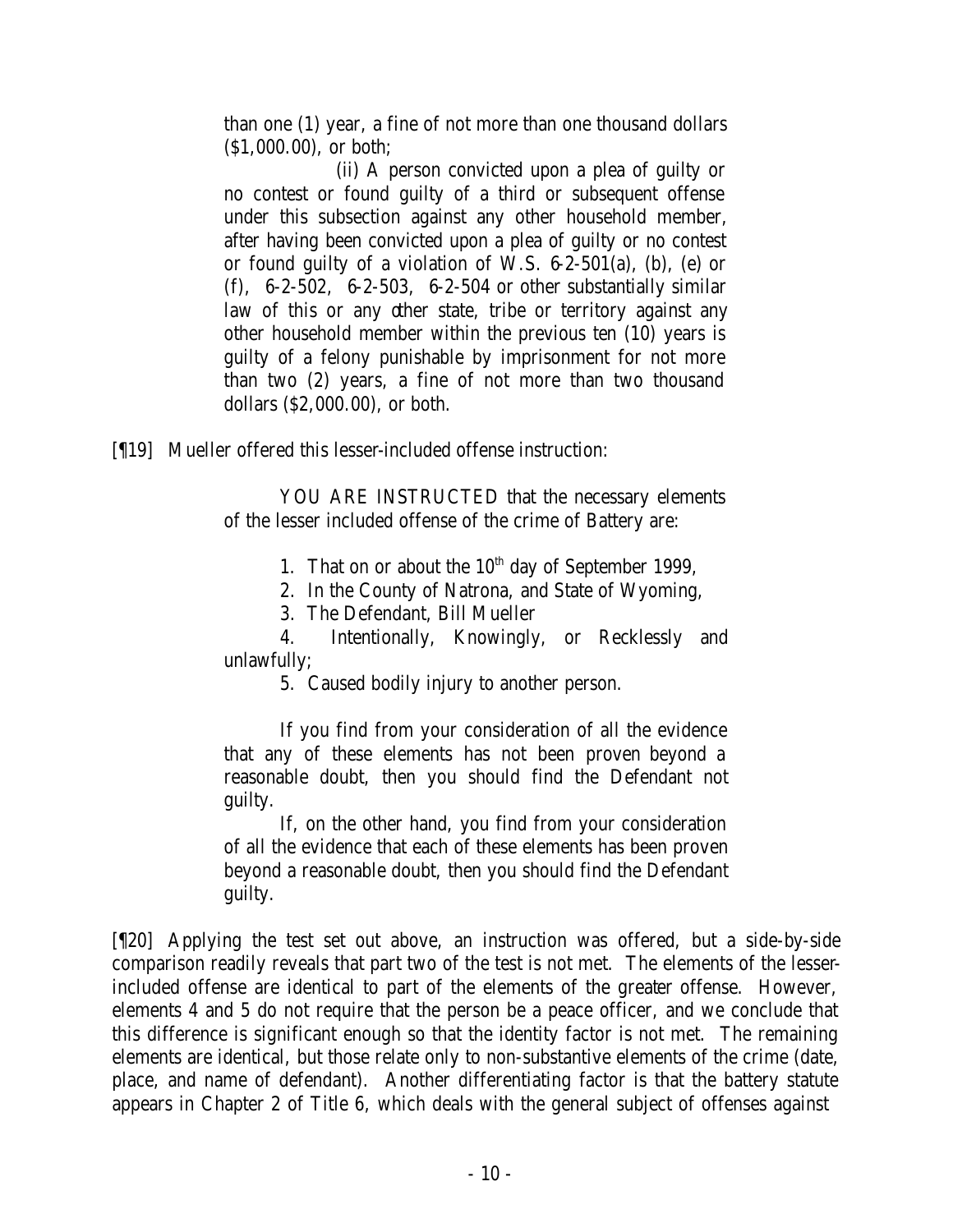the person, whereas, interference with a peace officer appears in Chapter 5 of Title 6, which deals with a more specific subject matter, offenses against public administration. Thus, these two statutes vindicate two different and distinguishable interests of the State in exercising its police powers.

[¶21] The trial court did not err in refusing the proposed lesser-included offense instruction on battery.

## **Sufficiency of the Evidence**

[¶22] When addressing a claim that the evidence is not sufficient to sustain the conviction for a crime, we apply this standard: We assess whether all of the evidence which was presented was adequate enough to form the basis for a reasonable inference of guilt beyond a reasonable doubt to be drawn by a fact-finder when that evidence is viewed in a light most favorable to the State. We will not substitute our judgment for that of the jury when we apply that rule, and our only duty is to determine whether a quorum of reasonable and rational jurors would, or even could, have come to the same result as the jury actually did in the case under review. *Robinson v. State*, 11 P.3d 361, 368 (Wyo. 2000) (citing *Hodges v. State*, 904 P.2d 334, 339 (Wyo. 1995)).

[¶23] Applying this standard to the evidence we have set out in detail above, we conclude that a reasonable and rational trier of fact could conclude that Mueller was guilty of either the greater or the lesser offenses defined by Wyo. Stat Ann. § 6-5-204(a) and (b), or have acquitted him.<sup>9</sup>

# **Prosecutorial Misconduct in Closing Argument**

[¶24] We need not discuss this issue in great detail since we reverse on other grounds. However, we will mention one specific instance that is troubling. The prosecutor presented this argument in rebuttal to defense counsel's proper argument that there was conflicting evidence with respect to what the police officers did, as well as what Mueller did, and that it was the jury's job to resolve those conflicts:

> MR. SILVA: Thank you, sir [addressing the Court]. Go ahead and look over there at Officer McFarland and say, bad cop, bad cop, bad cop. Officer McFarland, Officer Sellers, you guys are bad, bad cops.<sup>[10]</sup> That's the defense in

 9 Since this matter may be retried before another jury, we include all three possibilities in our analysis, out of our desire that the prosecutor not argue to the jury that this Court has opined that Mueller is guilty.

<sup>&</sup>lt;sup>10</sup> We inject, to make ourselves perfectly clear, that we do not consider the policemen to have been "bad." However, consistent with the instructions given this jury and the laws that govern this State and this nation, it is the role of the jury to resolve disputed factual issues – not the prosecutor or the courts.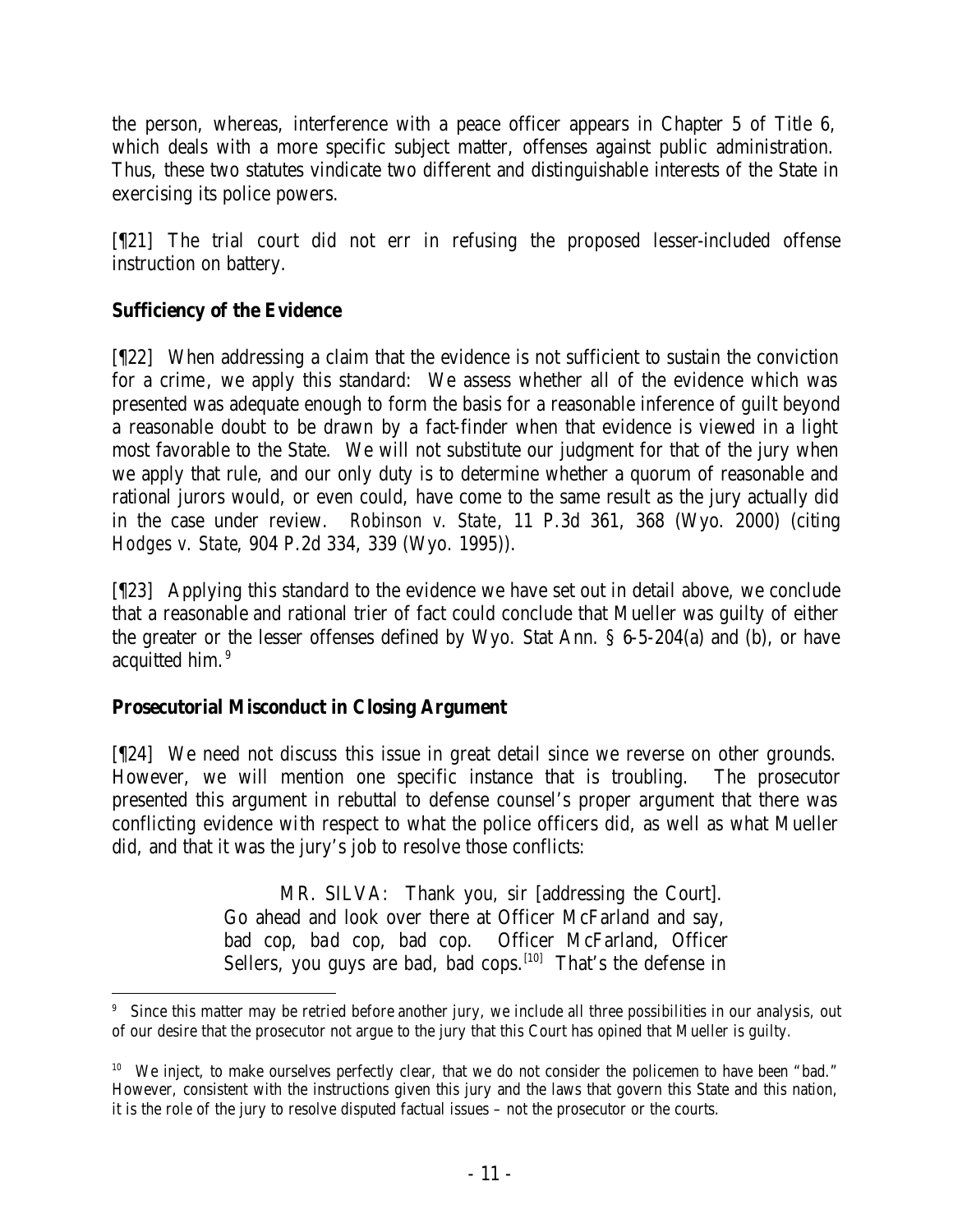this case. That they are bad, bad police officers. That they have done something here that is bad.

Is that what the evidence showed? What did the evidence show you? What did the evidence show you that they did? How did they treat Ms. Burkey? Did they treat Ms. Burkey bad? No, they didn't treat her badly. Nothing happened to Ms. Burkey, because she complied. Did they get Mr. Spurlin and properly get a search warrant and do everything that was required in regards to getting Mr. Spurlin, a medium level drug dealer as Officer McFarland testified? No, they did that absolutely right. They check out their information in regard to Mr. Mueller [*sic*, Spurlin intended], you better believe they did.

They found their information in the course of their performance as officers, through search warrants, through surveillance, they checked those things out. They found out that Ms. Allyson Burkey was at the motel. How? Because they went and asked Craig Burkey. They had a biographical [*sic*] description of Mr. Spurlin. How? From the personal observations and a CAD sheet.

They didn't shoot Mr. Mueller. That would be bad officers, that would be too provocative. Not bad officers. Bad defendant, bad Detlev Mueller. What does he do? He says, fuck you. That's what he says. And he takes off, and it isn't quick, you know. They are complaining that they didn't advise, they did not advise the defendant that there was a warrant,  $^{[11]}$  that they were going to arrest him. This is quick, quick, quick. He says, fuck you, he takes off and he goes to fight.

And he's got a warrant for his arrest, for what? Eluding a police officer.  $[12]$  Big surprise he takes off and runs.

<sup>11</sup> Evidence was admitted that there was a misdemeanor arrest warrant outstanding for Mueller, but the policemen were unaware of that at the time they contacted Mueller. That warrant was admitted as evidence for the ostensible purpose of showing that Mueller had a motive to flee from the police, although there was no evidence that Mueller was aware of the existence of the warrant. The admissibility of that evidence is not raised as an issue in this appeal, and no objection was made to its admission below. It is our view that the evidence, if offered again, must be carefully analyzed under W.R.E. 404(b) because its prejudicial effect may well outweigh its probative value, if any.

<sup>&</sup>lt;sup>12</sup> Although admitted to show motive, the argument is to the effect that he acted consistently with prior bad behavior of running from cops. The warrant was issued for eluding police when an attempt was made to stop Mueller for traffic violations.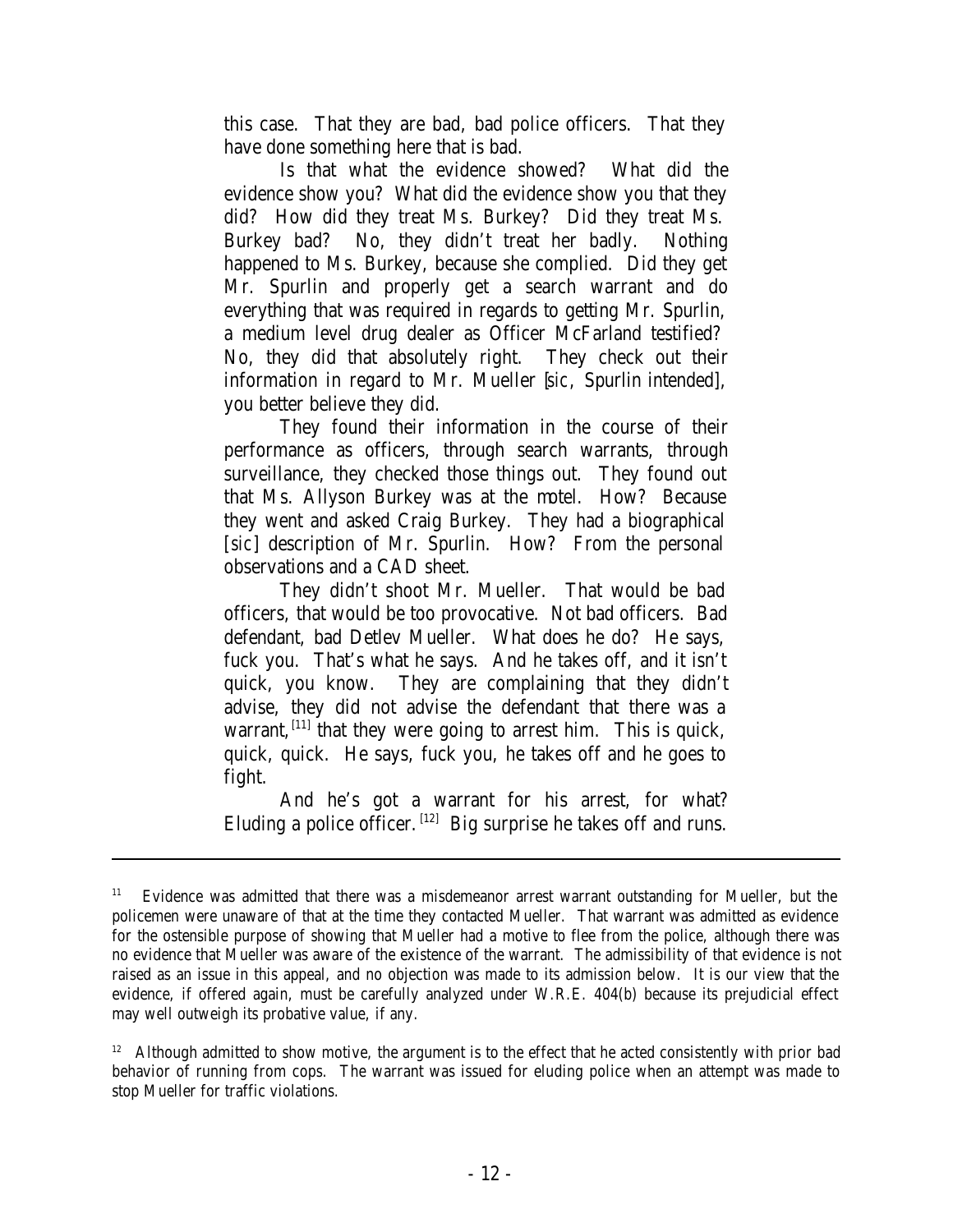Big surprise. Not bad police officers, bad defendant. The Defendant is on trial here today, not the police officers. The only way that you can find the Defendant not guilty is to believe that the police officers are lying.

Now, what evidence do you have that they are lying? They arrest the Defendant for a lie? They do all the paperwork that's required for a case like this for a lie? They come to court and sit in trial for two days for a lie? Officers that get search warrants and conduct surveillance and do wires on Steve Spurlin, that doesn't look like officers that would lie. Officers that when the Defendant is beaten up call the ambulance to help him. Is that officers that would lie? And he refuses treatment.

The way that they treated Ms. Burkey. Is that officers that would lie? Even in the way they treated Sandi McKenzie, they didn't tell her, no, we're not police officers. They didn't lie to her.  $[13]$  Nothing in this case shows that these officers did anything wrong. Also in this case – or back to the lie, something when you go back in the jury room you should think about, okay? Because if these officers are lying about this, they are not very good at it, okay? They are not good liars because what's a better lie? Now, let's think. What is smarter to do, to find out that the Defendant has got a warrant for his arrest, okay?

If you're a liar you say, we were looking for Allyson Burkey in regard to Steve Spurlin. We went down to the motel, we got there because we saw on the caller ID a call from the Yellowstone Motel, Steve Spurlin's house. We go down there and we don't think we see Steve Spurlin, we don't have probable cause for Steve Spurlin. We think we see Detlev Mueller, and we know he has a warrant for his arrest. And that's who we go down there to arrest and that's when he becomes combative.

Now, if they wanted to lie to you, that's the lie they should tell. That's the lie they should tell. They can't defend that lie. That's the lie they should tell. But, no, they come in here and tell you the truth. Absolutely tell you the truth. And then they complain they didn't advise Mr. Mueller that they

<sup>&</sup>lt;sup>13</sup> No contention was made that the policemen lied in this regard, only that McKenzie, the motel clerk, did not know and was not informed, that they were policemen and, indeed, reported their activities as a possible crime.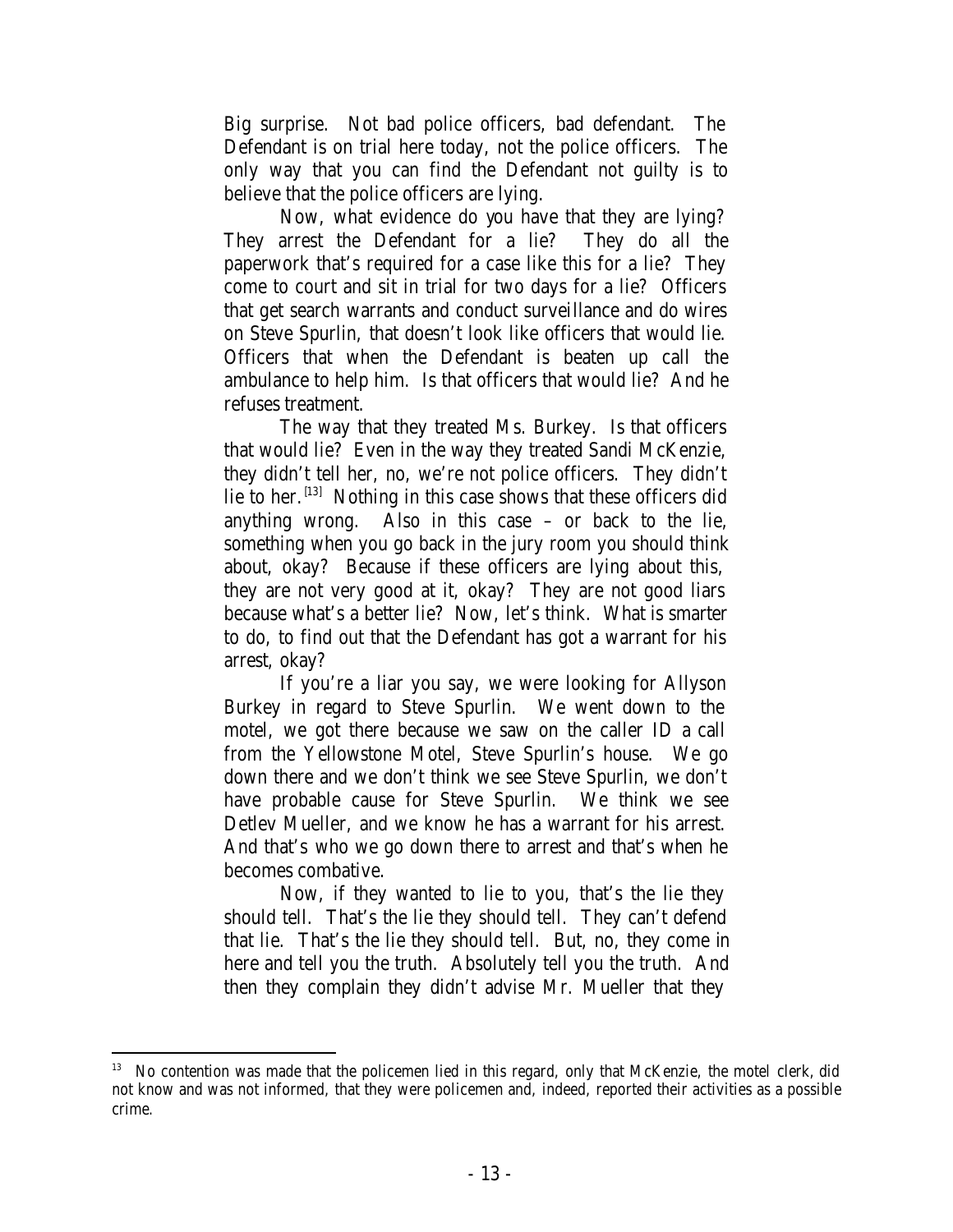were arresting[14] him thinking they were Spurlin [*sic*]. I suppose Officer Sellers should have advised him when he got punched in the face.

MR. SMITH: You Honor, I don't think Mr. Silva should vouch for the credibility of any witness in the case.

MR. SILVA: Your Honor, I don't think I vouched for the credibility of anybody.

THE COURT: I think I know what the objection is. Let me handle it this way: Ladies and gentlemen, the credibility of the witnesses in this case is something for you to decide. To the extent that Mr. Silva was vouching for the credibility, he's stepping over the line.

As I heard it, he was arguing facts upon which you might consider the credibility, but I'll leave that up to you. You may proceed.

MR. SILVA: I would never do that. In fact, I would want you to base their credibility on the way they came up here and they testified. Base their credibility on the facts and circumstances of this case. Because in this case, Ladies and Gentlemen of the Jury, there is really no evidence that the Defendant did not do this. All the witnesses' stories are consistent and they are credible.

[¶25] We can only conclude that the prosecutor was vouching for the credibility of his police witnesses. *See Harper v. State*, 970 P.2d 400, 403-5 (Wyo. 1998); *Schmunk v. State*, 714 P.2d 724, 742-43 (Wyo. 1986); and *Browder v. State*, 639 P.2d 889 (Wyo. 1982). That is clear from the excerpt set out above. An objection was made, and so this error would not need to be evaluated under the plain error doctrine. The remedial instruction given by the trial court was a step in the right direction but was incomplete and failed to adequately address the magnitude of the error repeated over and over in the excerpt, as well as immediately following the trial court's limited admonition to the jury. We call attention to this error, trusting it will not be repeated but do not specifically hold that it would provide an independent ground for reversal of Mueller's conviction.

### **CONCLUSION**

[¶26] The judgment and sentence of the district court are reversed for the reason that the district court failed to give a lesser-included offense instruction as more fully set out above.

<sup>&</sup>lt;sup>14</sup> The testimony of the policemen took some pains to articulate intent only to contact Spurlin (not Mueller), and that they had no intent to arrest Spurlin (much less Mueller) but only to "contact" him.